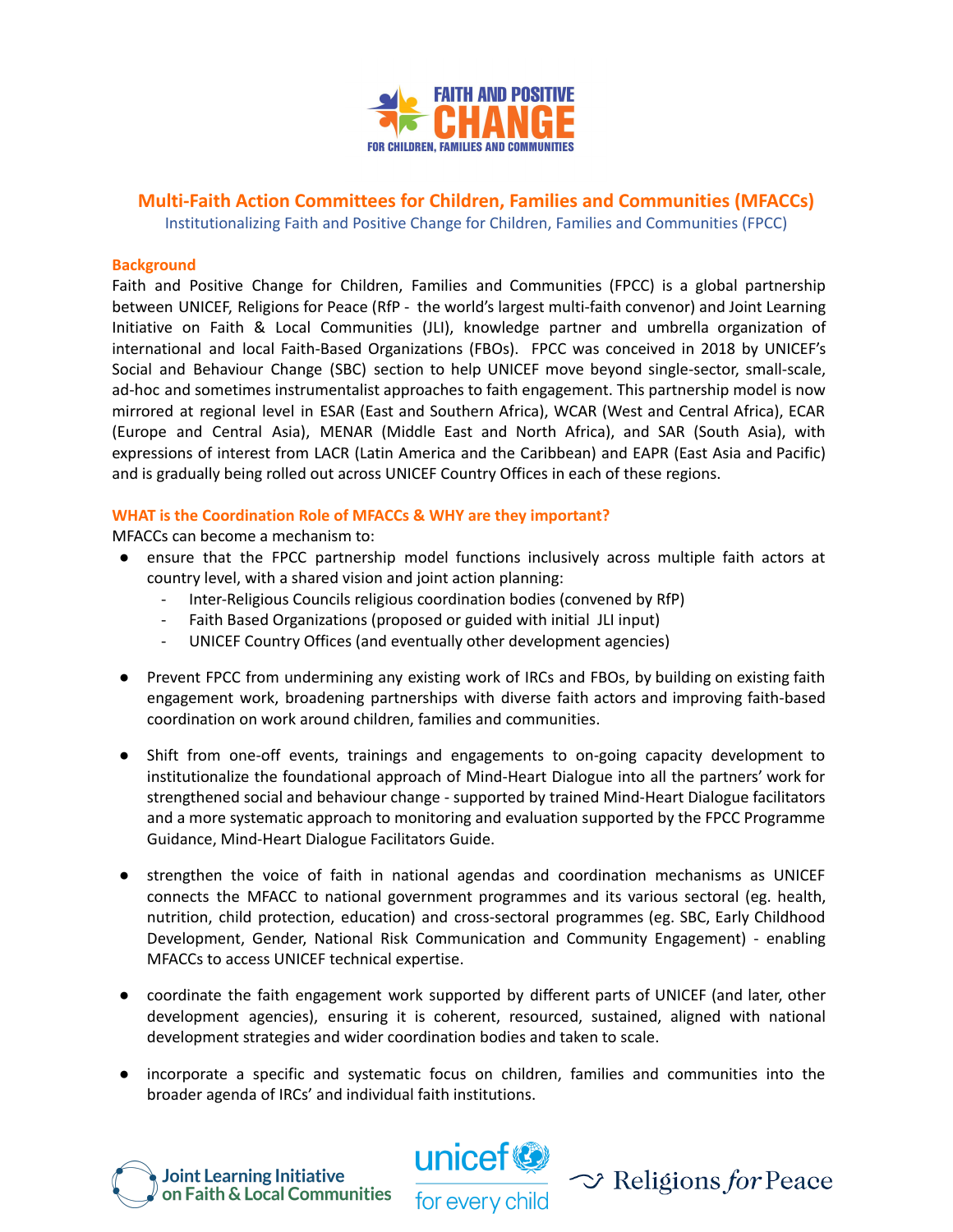

- include less established/recognized faith groups in faith dialogue and planning, bringing in faith groups that are currently not formally part of existing IRCs (such as large traditional/tribal faith networks eg. Kibangusti (DRC), Voudoun (Benin), LegioMaria (Kenya)) and facilitating more systematic partnership with Women of Faith networks and Inter-Faith Youth Networks.
- enrich the body of evidence for learning, iteration and research purposes on what works and why within FPCC approaches through ongoing feedback and engagement.

## **HOW will MFACCs be established and function?**

- **Establishment of Regional Partnerships:** UNICEF will work with Regional IRCs to establish Regional tripartite mechanisms, incorporating the most active FBOs working on children's issues, through systematic relationships and partnership agreements. Their role includes mapping faith-led work at country/regional level, prioritizing countries to roll-out FPCC, promoting the establishment of/supporting national MFACCs and connecting to the Global Advisory Group.
- **Establishment of National MFACCs:** With or without the regional mechanisms, IRCs will establish national MFACCs with the support of UNICEF's SBC leader or another staff member willing and able to invest time in ongoing partnership. National IRCs can work with UNICEF to send out an invitation letter to appropriate stakeholders (including key FBOs) to convene a first meeting to discuss the vision and commitments and to establish the MFACC. Existing tools to support this include 1) this information brief; 2) the [draft](https://drive.google.com/file/d/1jjKTSqeeyenphpevsDIgLT8IO18SY1hq/view?usp=sharing) TOR; 3) FPCC Introductory Video.
- **Linkage to FPCC training:** National MFACCs should follow FPCC training so that they operate with the appropriate guiding principles, standards and guidance.
- **Planning and Monitoring:** MFACCs will develop, oversee and monitor the implementation of annual FPCC workplans, wherever possible integrating FPCC activities within various UNICEF Annual workplans and budgets - with JLI supporting global documentation of impact.
- **Internal organizational ownership of FPCC:** MFACC members will orient their organization on FPCC objectives, principles and methodologies and bring in colleagues to support FPCC e.g. UNICEF SBC staff will promote FPCC to deepen awareness, build ownership and support mainstreaming within country programming, ideally pooling resources to support FPCC.

#### **HOW will MFACCs Support Children, Families and Communities?**

Some of the specific roles of MFACCs include:

- **Mobilizing faith communities to help the most vulnerable through Mind-Heart Dialogue and linking them with social services:** mapping those most at risk, prioritizing needs, identifying and matching community assets; organizing volunteers; supporting follow-up and monitoring.
- **Gathering information on community needs and feeding back on quality of services:** identifying needs and community resources to support continued provision, improved quality and increased utilization of services in partnership with other religious and community groups.